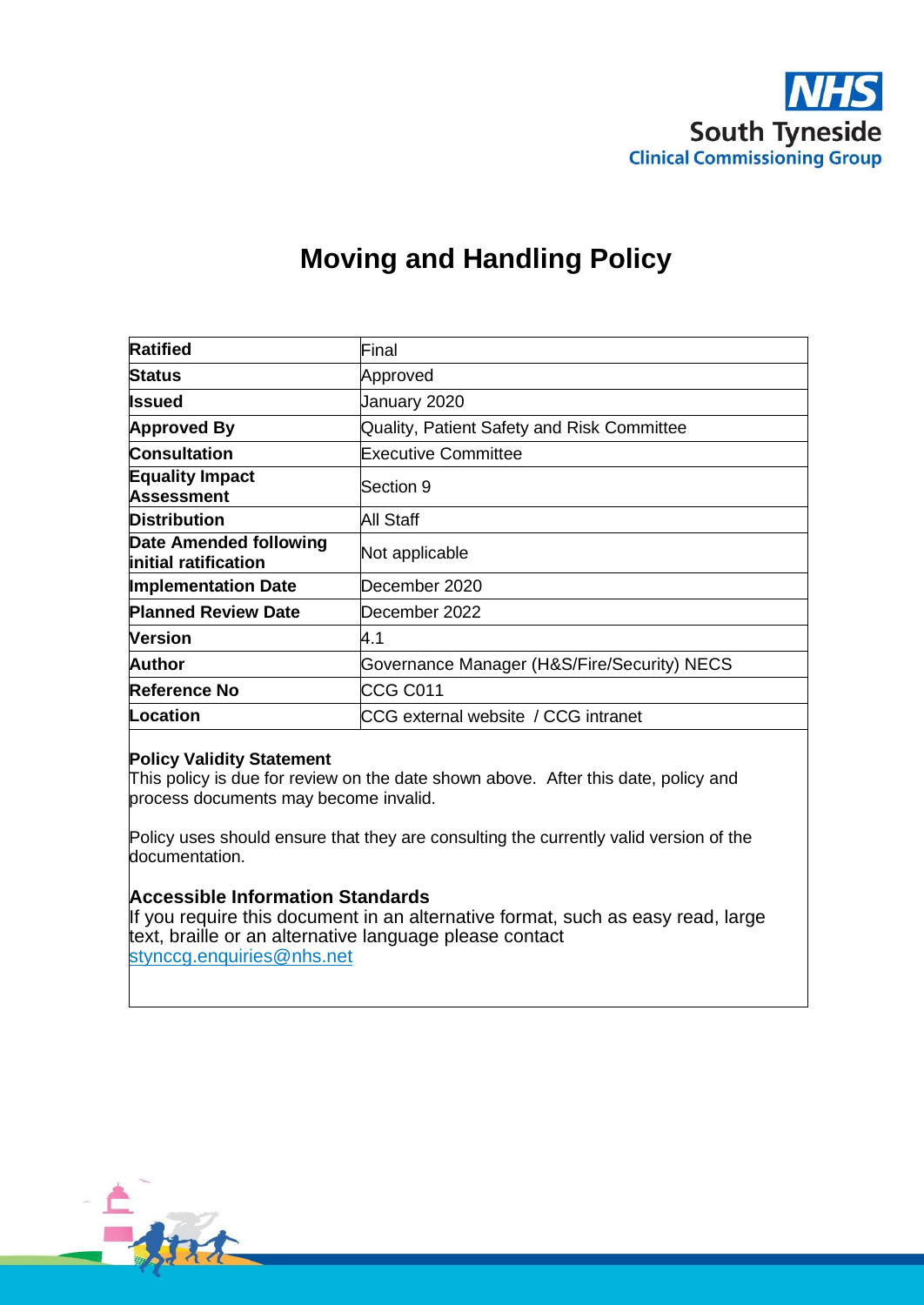# **Version Control**

| <b>Version</b> | <b>Release Date</b> | <b>Author</b>        | <b>Update comments</b>                                                                                                                                                                                                                                 |
|----------------|---------------------|----------------------|--------------------------------------------------------------------------------------------------------------------------------------------------------------------------------------------------------------------------------------------------------|
| V1             | 28 February<br>2013 | Liane Cotterill      | Policy provided to Clinical<br>Commissioning Group (CCG) as<br>part of policy suite.                                                                                                                                                                   |
| V1.1           | 25 February<br>2014 | <b>Laura Witters</b> | Re-styled to CCG policy<br>standard                                                                                                                                                                                                                    |
| V2.0           | 16 April 2014       | Lee Crowe            | Policy ratified by CCG.                                                                                                                                                                                                                                |
| V3.0           | 28 April 2016       | Lee Crowe            | Reviewed at expiration date.<br><b>Revised Equality Impact</b><br>Assessment completed.                                                                                                                                                                |
| V4.0           | 14 December<br>2018 | Lee Crowe            | Re-view in line with expiration<br>date. Minor changes made<br>additional text to be added in blue,<br>text in red to be taken out of policy<br>once approved. Also new manual<br>handling risk assessment added in<br>line with change of legislation |
| V4.1           | January 2021        | Lee Crowe            | <b>Updated Risk Assessment</b><br>(Appendix B) and minor formatting.                                                                                                                                                                                   |

# **Approval**

| Role           | <b>Name</b>                                                                                    | <b>Date</b>     |
|----------------|------------------------------------------------------------------------------------------------|-----------------|
| Approval (1)   | Senior Governance Manager<br>- North of England<br><b>Commissioning Support Unit</b><br>(NECS) | February 2013   |
| Approval (2)   | Quality, Patient Safety and<br><b>Risk Committee</b>                                           | 16 April 2014   |
| Approval (3)   | <b>Executive Committee</b>                                                                     | 28 April 2016   |
| Approval (4)   | <b>Executive Committee</b>                                                                     | 30 January 2019 |
| Approval (4.1) | Virtual Executive Committee                                                                    | April 2021      |

# **Review**

This document will be reviewed two years from its first review.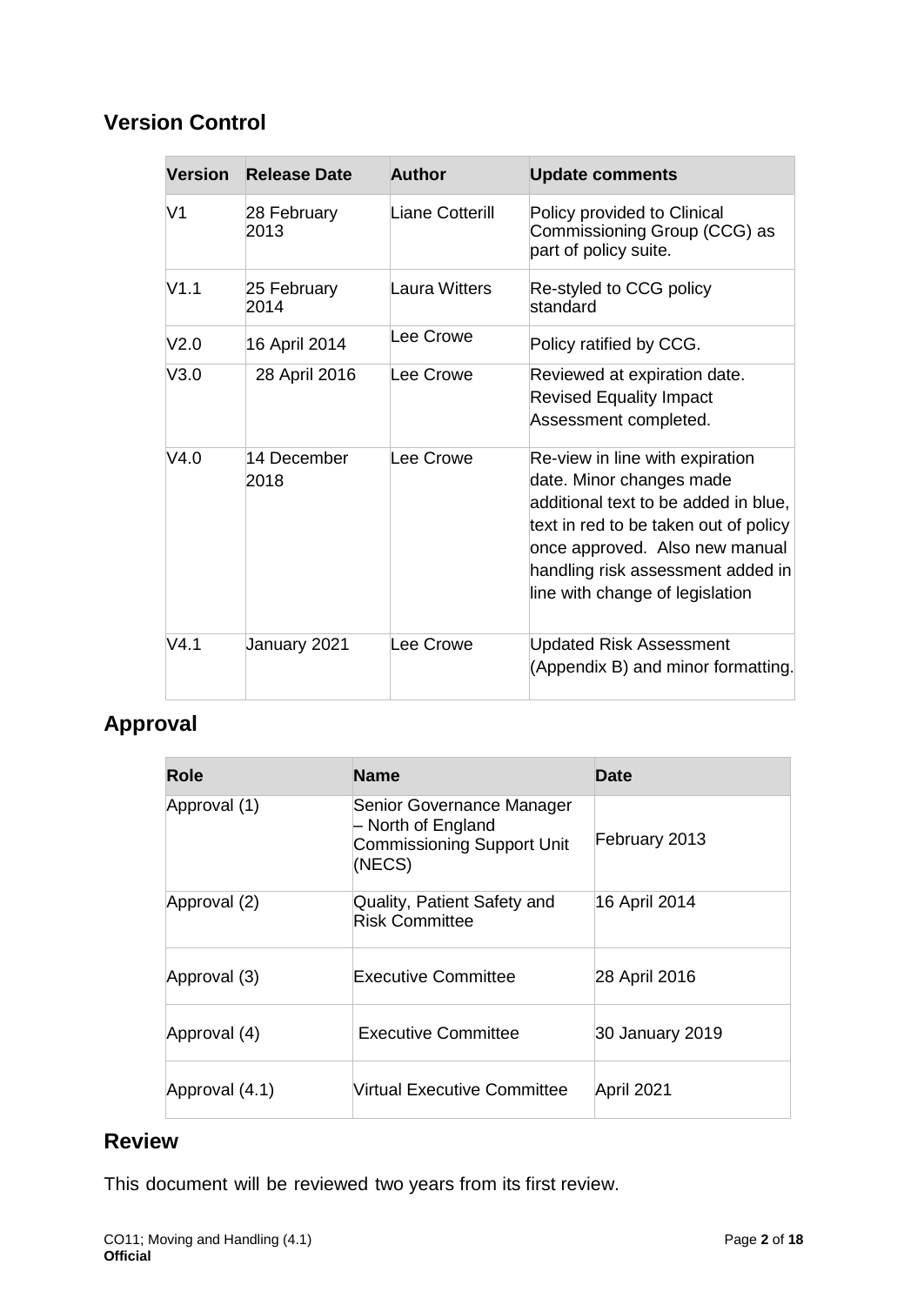# **Contents**

| 2. |                                                                                            |
|----|--------------------------------------------------------------------------------------------|
| 3. |                                                                                            |
|    |                                                                                            |
| 5. |                                                                                            |
| 6. |                                                                                            |
|    |                                                                                            |
| 8. |                                                                                            |
|    |                                                                                            |
|    | Appendix A: Further Guidance for Manual Handling Operations and the Safety of Equipment 13 |
|    |                                                                                            |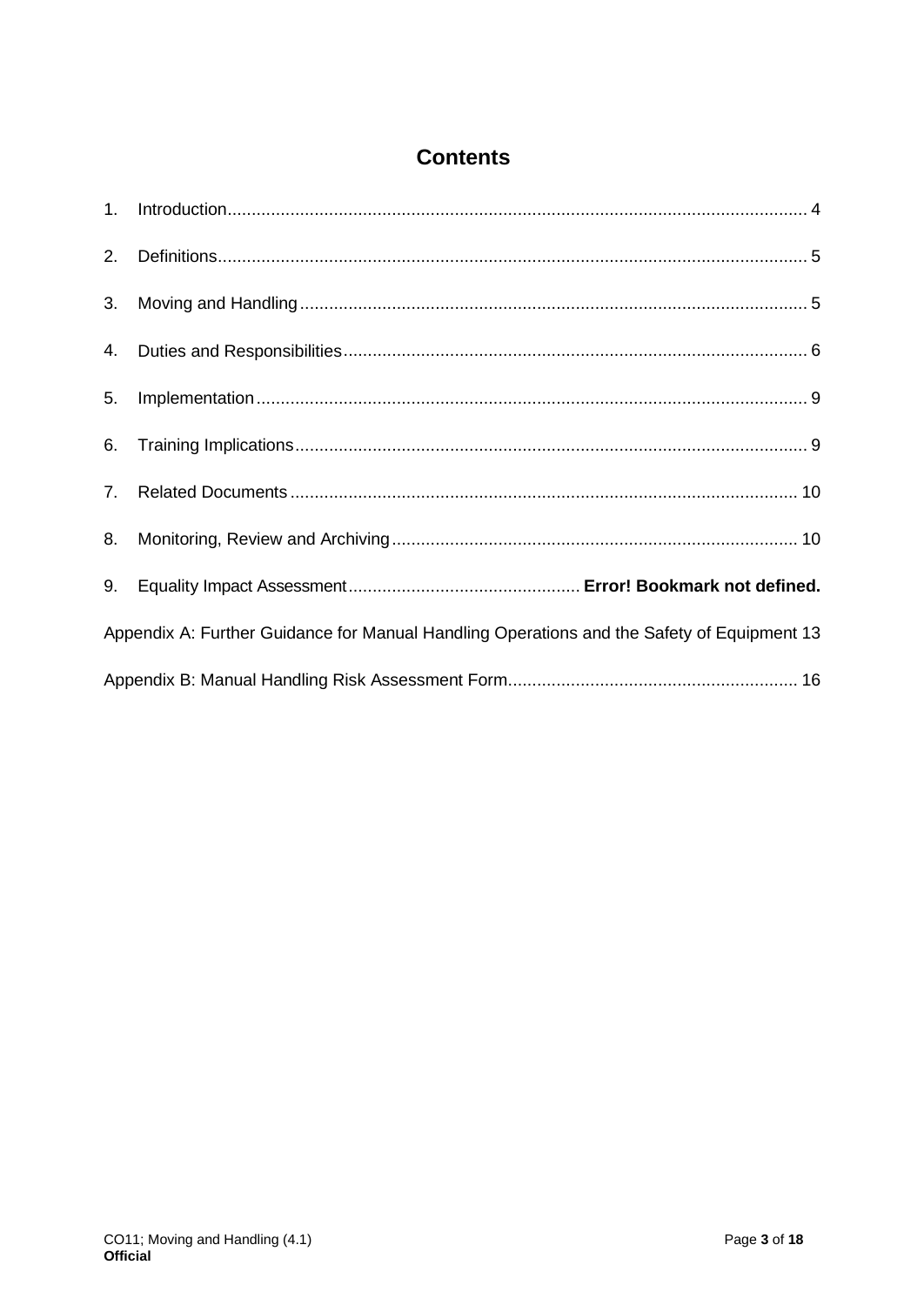# <span id="page-3-0"></span>**1. Introduction**

- 1.1 For the purposes of this policy South Tyneside Clinical Commissioning Group will be referred to as "the CCG".
- 1.2 The CCG recognise they have a statutory duty towards the safety of their employees and others working in or visiting their premises, including patients, contractors and visitors who might be subject to moving and handling risks.
- 1.3 Statistically it has been recognised within the NHS, that the major cause of skeletal and muscular injuries to staff is due to inappropriate manual handling techniques, use of inadequate equipment and in some instances a disregard of good practice and local manual handling policies. It is also recognised that personal injuries to health service staff arising out of manual handling operations can impose a severe financial burden on the NHS.
- 1.4 The CCG have a Duty of Care under the Health & Safety at Work Act (1974), The Management of Health and Safety at Work Regulations (1999) and the Manual Handling Operations Regulations 1992 as amended 2002) and is fully committed to safeguarding the health and safety of its staff.
- 1.5 This document sets out the CCG approach to minimising the incidence of manual handling injuries within its premises and the impact of manual handling on health and wellbeing, delivery of service, the environment and property. It applies to all CCG people, functions, actions and services. It is intended for all types of healthcare buildings including those that perform administrative functions.
- 1.6 The aim of this policy is to reduce the incidence of manual handling related injuries and its associated costs, provide a safer environment for staff and patients and ensure sufficient, suitable equipment designed to reduce manual handling is available.
- 1.7 This document outlines the CCG approach to manual handling which includes:
	- **avoiding** the need for hazardous manual handling, so far as is reasonably practicable;
	- **assessing** the risk of injury from any hazardous manual handling that can't be avoided; and
	- □ **reducing** the risk of injury from hazardous manual handling, so far as is reasonably practicable.
- 1.8 The policy details the responsibilities of specific individuals and groups for implementing the policy and supporting procedures.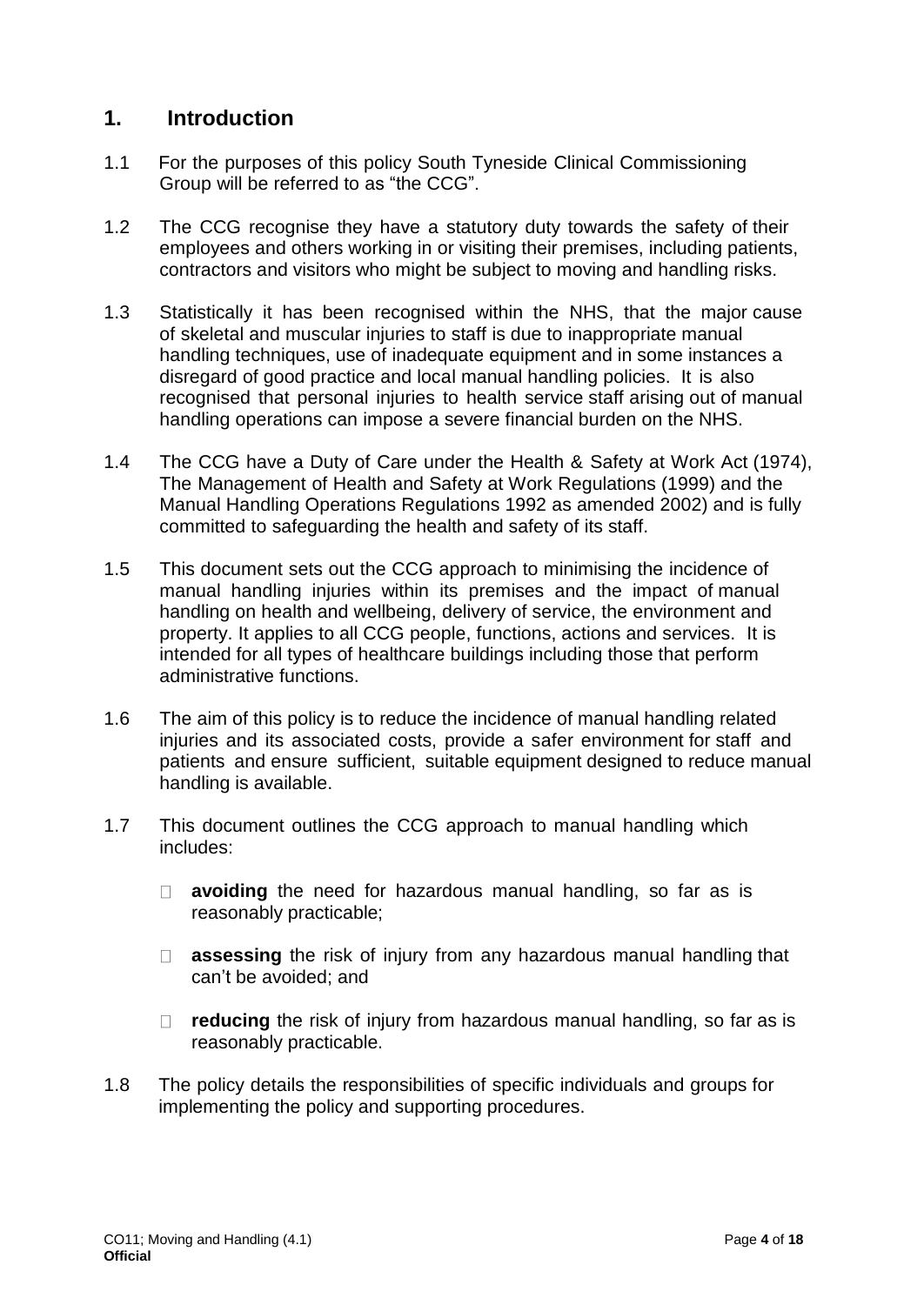# <span id="page-4-0"></span>**2. Definitions**

2.1 Moving and handling or manual handling is defined as any transporting or supporting of a load by hand or bodily force, and includes lifting, putting down, pushing, pulling carrying or moving. "Load" means any item or object that is being transported or supported. The definition includes the handling of a person. So, for example, the actions taken by a nurse to move a patient in a hospital, home or clinic would constitute manual handling operations, as would an office worker carrying files.

# <span id="page-4-1"></span>**3. Moving and Handling**

### **3.1 Risk Assessment - Manual handling of objects**

- 3.1.1 A risk assessment of all manual handling activities must be undertaken before commencement of the task.
- 3.1.2 The purpose of a risk assessment is to carry out a systematic analysis of all the work undertaken by employees to identify manual handling operations and to ascertain which of these pose a significant risk of injury. Factors to be considered are the task, the load, the individual and the working environment including available equipment (further information is provided in Appendix A) and a risk assessment form for assessing the manual handling of objects is provided in Appendix B.

### **3.2 Back care treatment/Occupational health**

Any member of the CCG can self-refer to the designated Occupational Health service.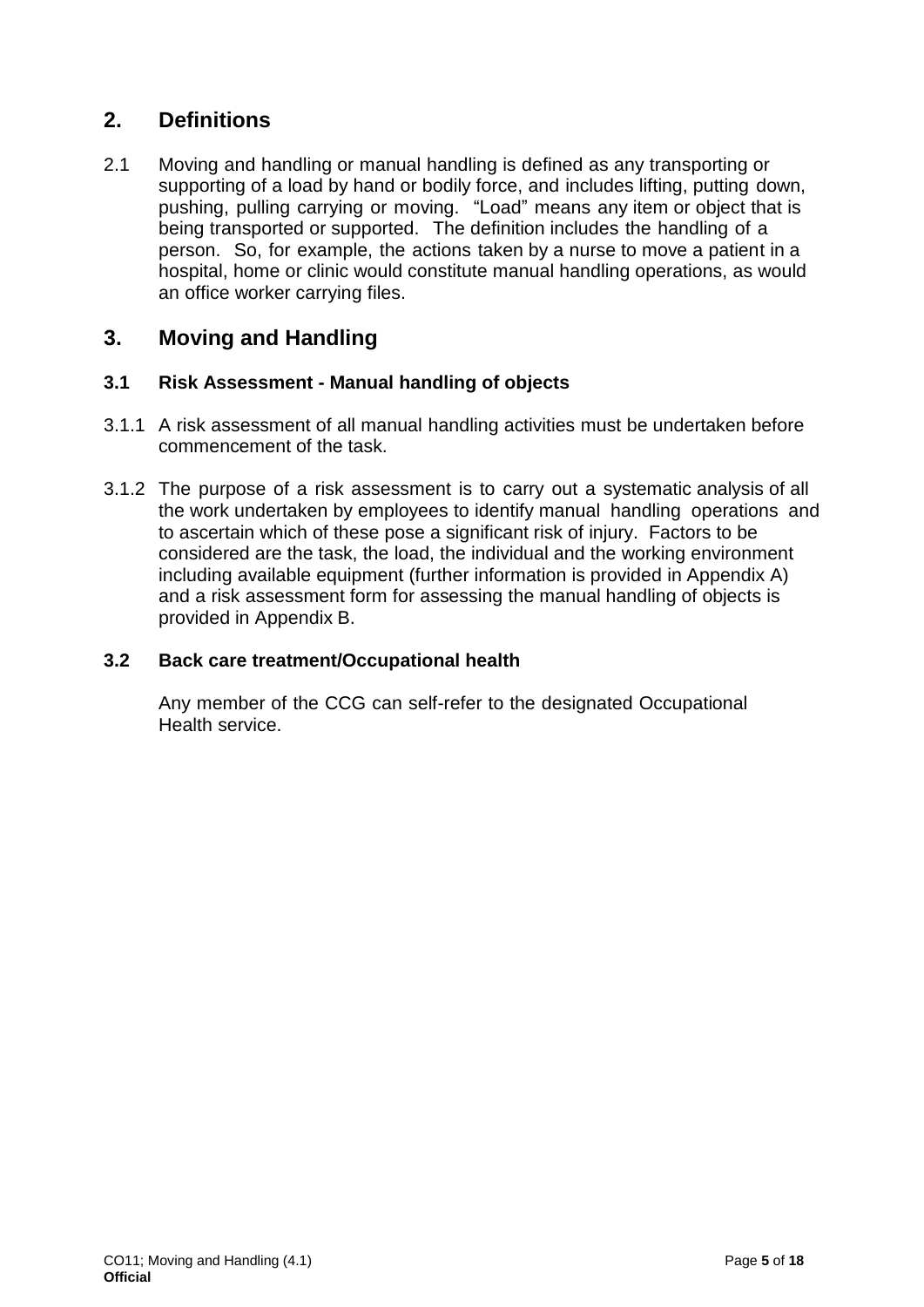# <span id="page-5-0"></span>**4. Duties and Responsibilities**

| <b>Council of Practices</b>                               | The council of practices has delegated responsibility to<br>the governing body (GB) for setting the strategic<br>context in which organisational process documents are<br>developed, and for establishing a scheme of<br>governance for the formal review and approval of such<br>documents. It is responsible for monitoring compliance<br>with the moving and handling policy. It will receive<br>reports on fire safety performance and will ensure that<br>any issues of significant risk are actioned<br>appropriately.                                                                                                                                                                                                                                                                                                                                                                                                                                                                                                                                                                                                                                                                                                                                                       |
|-----------------------------------------------------------|------------------------------------------------------------------------------------------------------------------------------------------------------------------------------------------------------------------------------------------------------------------------------------------------------------------------------------------------------------------------------------------------------------------------------------------------------------------------------------------------------------------------------------------------------------------------------------------------------------------------------------------------------------------------------------------------------------------------------------------------------------------------------------------------------------------------------------------------------------------------------------------------------------------------------------------------------------------------------------------------------------------------------------------------------------------------------------------------------------------------------------------------------------------------------------------------------------------------------------------------------------------------------------|
| <b>Accountable Officer</b>                                | The Accountable Officer has overall responsibility for<br>the strategic direction and operational management,<br>including ensuring that CCG process documents<br>comply with all legal, statutory and good practice<br>guidance requirements. In addition, the Accountable<br>Officer is required to have appropriate health and<br>safety policies and programmes of work in place in<br>order to improve and maintain procedures within the<br>organisation's premises.                                                                                                                                                                                                                                                                                                                                                                                                                                                                                                                                                                                                                                                                                                                                                                                                         |
| <b>Nominated Director for</b><br><b>Health and Safety</b> | The nominated Director for Health and Safety will<br>lead in:<br>Ensuring that moving and handling measures<br>are implemented by agreeing a programme of<br>action<br>For moving and handling, setting objectives and<br>monitoring their effectiveness and achievements.<br>Ensuring that CCG managers are familiar with<br>moving and handling procedures and implement<br>them.<br>Ensuring that appropriate advice is sought from<br>the Senior Governance Officer (Health and Safety)<br>in North of England Commissioning Support Unit<br>(NECS) or external agencies whenever any<br>modification to working practices is planned.<br>Generating and formulating this policy.<br>٠<br>Identifying the appropriate process for regular<br>evaluation of the implementation and<br>effectiveness<br>of this policy.<br>Identifying the competencies required to<br>implement this policy, and either identifying a<br>training resource or approaching Workforce<br>Learning and Development (Governance<br>Directorate NECS) for assistance.<br>Notifying the Policy Co-coordinator of any<br>revisions to this document.<br>Arranging for superseded versions of this<br>document to be retained in accordance with<br>HSC 199/053 NHS Retention and Disposal<br>Schedule. |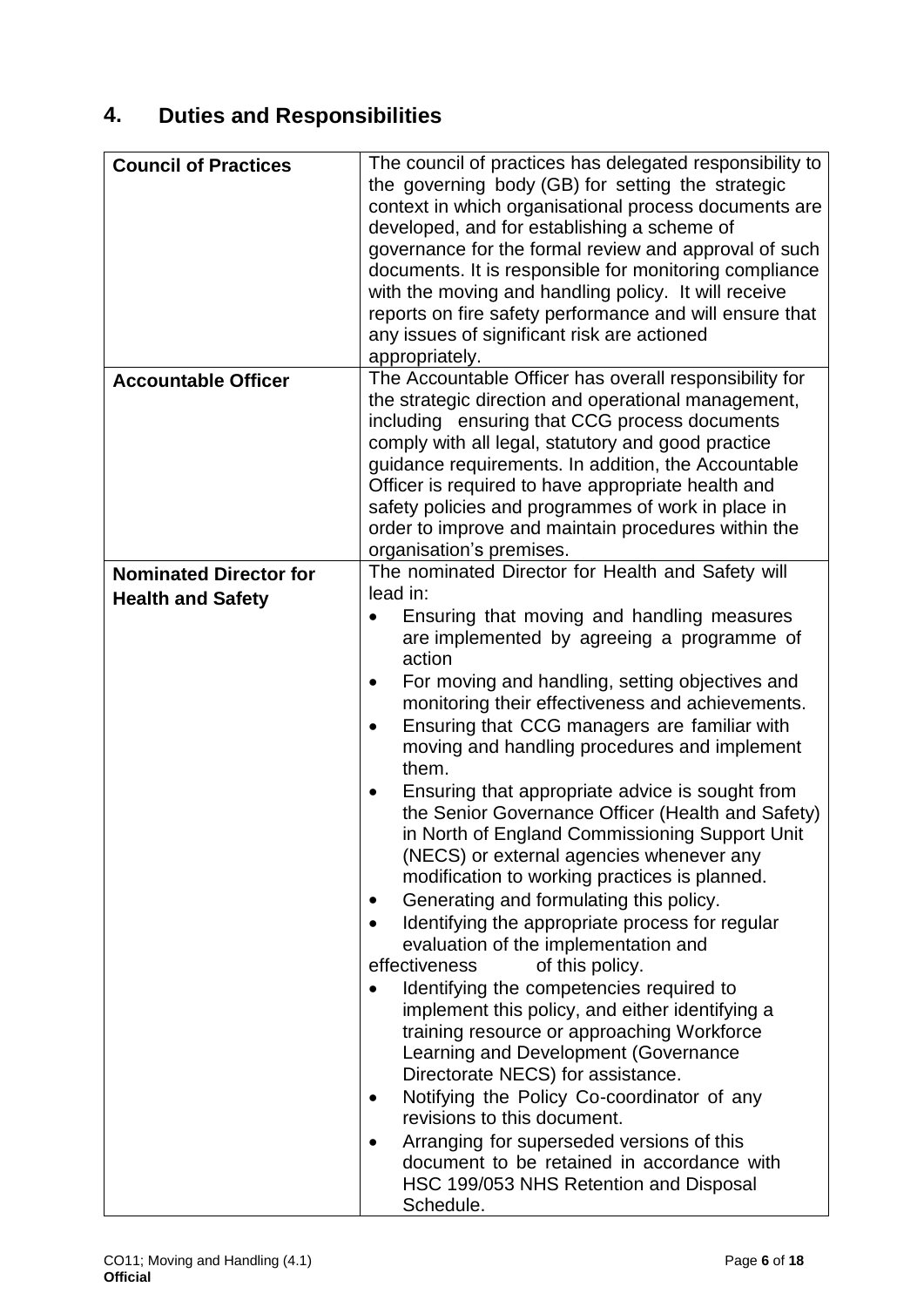| <b>All Line Managers</b> | Heads of Service and managers are responsible for:                                                                                                                                                                                                                                                                                                                                                            |
|--------------------------|---------------------------------------------------------------------------------------------------------------------------------------------------------------------------------------------------------------------------------------------------------------------------------------------------------------------------------------------------------------------------------------------------------------|
|                          | Ensuring the release of staff time to undertake<br>$\bullet$<br>manual handling training as set out in the CCG<br>mandatory training requirements for commencing<br>employment and at refresher training at<br>appropriate intervals;<br>Ensuring that risk assessments of manual<br>$\bullet$<br>handling activities are carried out and appropriate<br>control measures put in place to manage the          |
|                          | risks as far as reasonably practicable. This may<br>include provision to provide appropriate                                                                                                                                                                                                                                                                                                                  |
|                          | equipment;<br>$\Box$ Enabling staff to utilise their learning from<br>the training when back in their learning<br>environment;                                                                                                                                                                                                                                                                                |
|                          | Determining that all agency staff and short<br>term staff, prior to employment commencing<br>manual handling activities, have received manual<br>handling training.                                                                                                                                                                                                                                           |
|                          | Identification and provision of moving and<br>handling equipment needs through assessment<br>and practical evaluation of equipment suitability<br>and compatibility;                                                                                                                                                                                                                                          |
|                          | Ensuring that moving and handling equipment<br>٠<br>is maintained in a safe and serviceable working<br>state. That its use remains appropriate to the<br>task for which it is intended and that relevant staff<br>are trained and competent to operate the<br>equipment in use in line with the Provision and<br>Use of Work Equipment Regulations (PUWER)<br>1998 (7) and the Lifting Operations and Lifting |
|                          | Equipment Regulations (LOLER) 1998 (8);<br>Identification of moving and handling risks<br>by monitoring practices, auditing department<br>incident reports and thorough, prompt,<br>accident investigation and reporting to the Senior<br>Governance Officer (Health and Safety) NECS;                                                                                                                        |
|                          | Maintaining a list of moving and handling<br>equipment available for staff to use, with<br>information on where it is kept, how to access<br>it and any loan arrangements.                                                                                                                                                                                                                                    |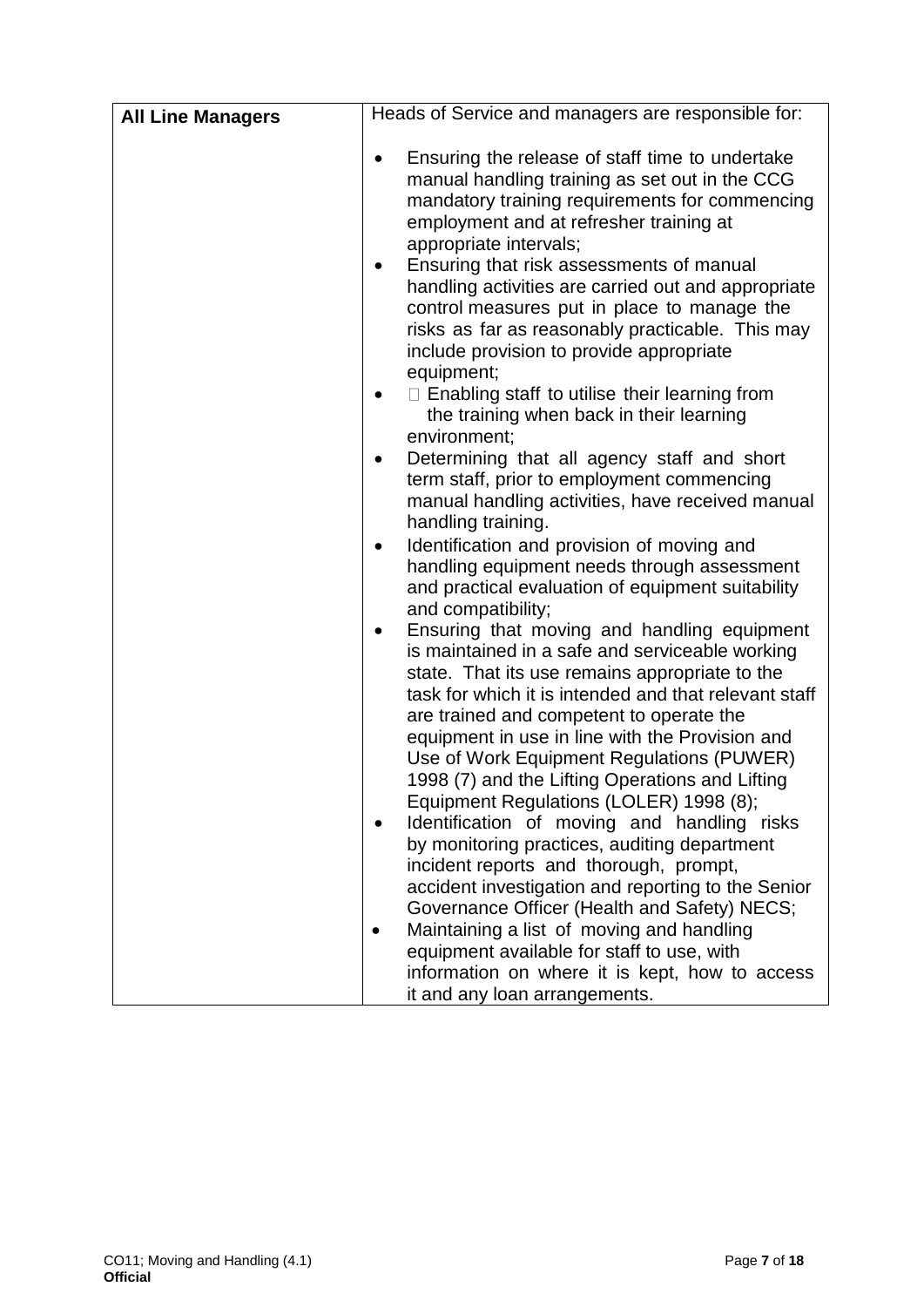| <b>All Staff</b> | CCG employees are responsible for actively co-                                                          |  |  |
|------------------|---------------------------------------------------------------------------------------------------------|--|--|
|                  | operating with managers in the application of this                                                      |  |  |
|                  | policy to enable the CCG to discharge its legal                                                         |  |  |
|                  | obligations and in particular;                                                                          |  |  |
|                  | Regulation 5 of the Manual Handling Operations<br>$\bullet$                                             |  |  |
|                  | Regulations 1992 (as amended)                                                                           |  |  |
|                  | states that:                                                                                            |  |  |
|                  | "Every employee while at work shall make full                                                           |  |  |
|                  | proper use of any system of work provided<br>and                                                        |  |  |
|                  | for his use by his employer in compliance with                                                          |  |  |
|                  | Regulation 4(1) (b) (ii) of these regulations."                                                         |  |  |
|                  | They take care of their own health and safety and<br>$\bullet$                                          |  |  |
|                  | that of others who may be affected by their                                                             |  |  |
|                  | activities when involved in manual handling                                                             |  |  |
|                  | operations;                                                                                             |  |  |
|                  | They know their role in the implementation of the                                                       |  |  |
|                  | moving and handling policy and comply with the                                                          |  |  |
|                  | policy;                                                                                                 |  |  |
|                  | They participate in any training (including required                                                    |  |  |
|                  | updates) given in manual handling principles                                                            |  |  |
|                  | relevant to their work prior to undertaking any                                                         |  |  |
|                  | hazardous manual handling operations as part of                                                         |  |  |
|                  | their duty. This training is mandatory;                                                                 |  |  |
|                  | They are competent in the use of, and do utilise                                                        |  |  |
|                  | any equipment that has been provided to reduce                                                          |  |  |
|                  | the risk of injury in moving and handling activities                                                    |  |  |
|                  | or other factors relating to this activity;                                                             |  |  |
|                  | They bring to their manager's attention any<br>٠                                                        |  |  |
|                  | equipment that is needed to reduce the potential<br>risk of injury in moving and handling operations or |  |  |
|                  | report any defects/problems in mechanical aids                                                          |  |  |
|                  | relating to this activity;                                                                              |  |  |
|                  | They participate in the risk assessments of                                                             |  |  |
|                  | hazardous moving and handling operations to                                                             |  |  |
|                  | determine measures to reduce the potential risk of                                                      |  |  |
|                  | injury;                                                                                                 |  |  |
|                  | They report any change in working conditions,                                                           |  |  |
|                  | personnel involved in moving and handling                                                               |  |  |
|                  | operations or a significant change in the nature of                                                     |  |  |
|                  | the task or the load that may necessitate a review                                                      |  |  |
|                  | of the risk assessment procedure;                                                                       |  |  |
|                  | They report to their managers any medical                                                               |  |  |
|                  | conditions (including pregnancy) that might affect                                                      |  |  |
|                  | their ability to undertake manual handling                                                              |  |  |
|                  | operations;                                                                                             |  |  |
|                  | They report promptly to their managers any                                                              |  |  |
|                  | accidents and incidents resulting from moving and                                                       |  |  |
|                  | handling operations and complete an incident                                                            |  |  |
|                  | report form.                                                                                            |  |  |
|                  | They self-refer to Occupational Health if they                                                          |  |  |
|                  | suspect their injury resulted from a manual                                                             |  |  |
|                  | handling operation.                                                                                     |  |  |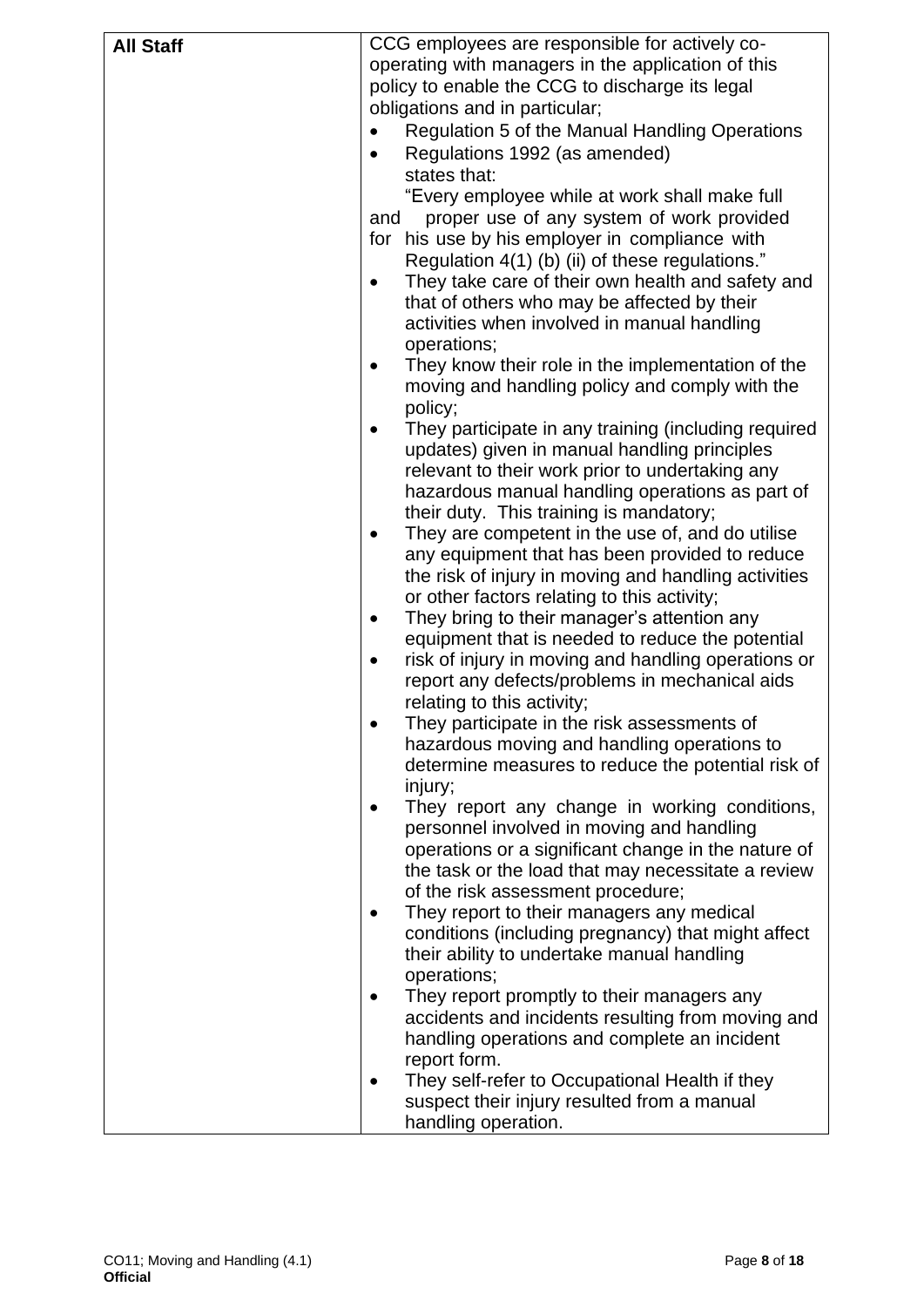# <span id="page-8-0"></span>**5. Implementation**

- 5.1 This policy will be available to all staff for use in the circumstances described on the title page.
- 5.2 All managers are responsible for ensuring that relevant staff within the CCG have read and understood this document and are competent to carry out their duties in accordance with the procedures described.

# <span id="page-8-1"></span>**6. Training Implications**

- 6.1 Appropriate training in manual handling techniques and equipment as described within the organisation mandatory training matrix) will be provided to all staff. Training will be provided through the national Core Learning Unit System. Managers must ensure that staff within their area of responsibility undertake this training.
- 6.2 Managers must ensure that all new lifting equipment is used correctly. Training in the use of new equipment must be undertaken in the workplace so that staff feel safe using the equipment and it should be incorporated into the statutory training programmes provided for staff. Managers can arrange for the training to be provided in the workplace by the manufacturer or may identify a member of staff to be trained and then carry out cascade training for existing staff and any new staff. Record any advice given.
- 6.3 Records of training will be kept centrally by the Governance Manager (Health and Safety) in NECS and locally by the CCG. The Governance Manager will inform CCG of staff who have not attended their mandatory training via Governance reports. Managers should then ensure staff undertake training as soon as possible.
- 6.4 The frequency of manual handling training sessions is:

All staff within the CCG must complete manual handling training every 36 Months.

The frequency of manual handling training sessions is identified within the Statutory and Mandatory Training Matrix available from the CSU.

# <span id="page-8-2"></span>**7. Related Documents**

### **7.1 Other related policy documents**

• CCG Health and Safety Policy

### **7.2 Legislation and statutory requirements**

- Health and Safety at Work Etc. Act 1974, HMSO.
- Management of Health and Safety at Work Regulations 1999: Approved Code of Practice, L21 HSE Books.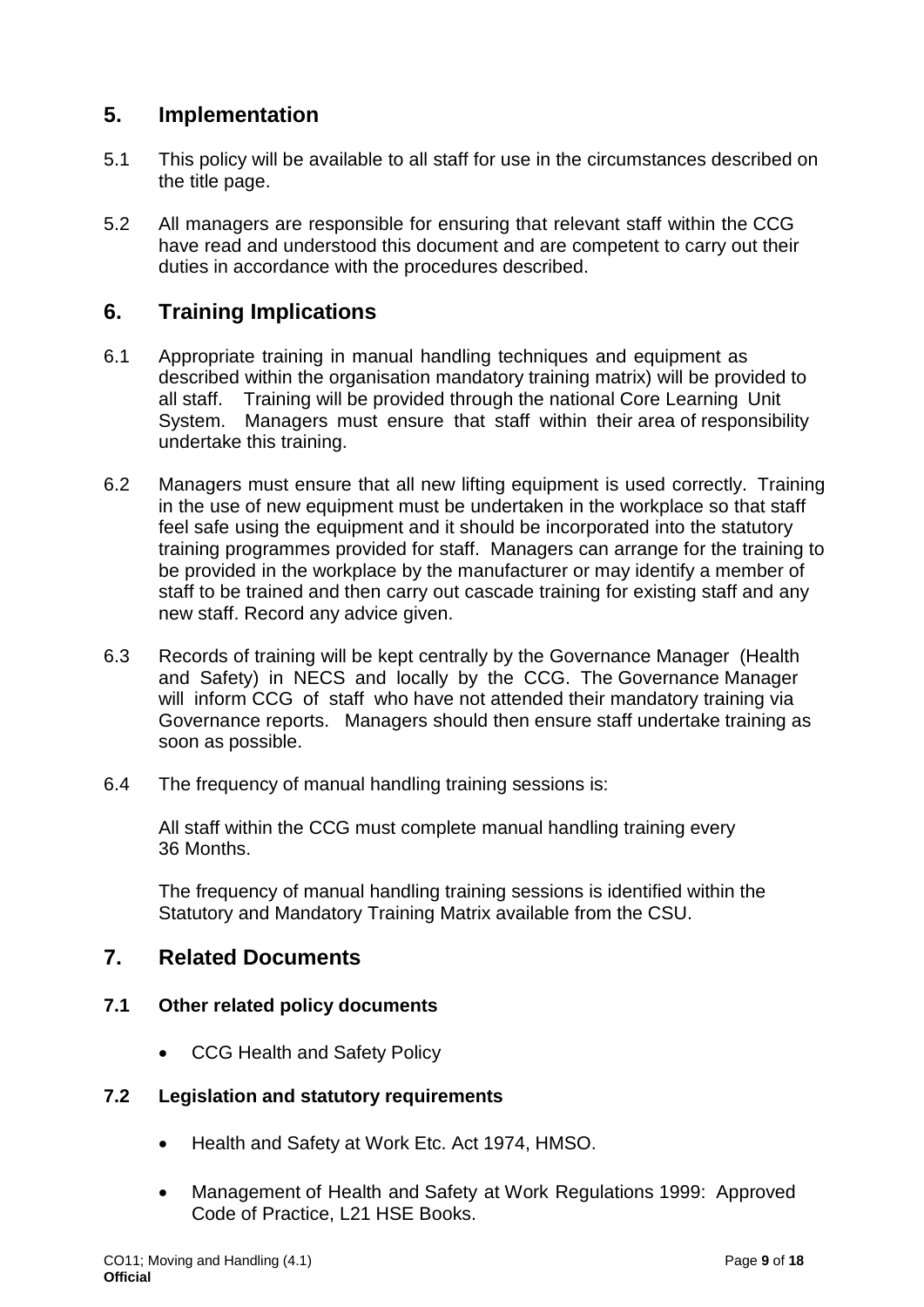- Manual Handling Operations Regulations (amended 2002). Guidance on regulations (revised 1998) London. HSE Publications (as amended).
- Provision and Use of Work Equipment Regulation 1998 (PUWER): Approved Code of Practice and Guidance L22, HSE Books.
- Lifting Operations and Lifting Equipment 5. 1998 Regulations LOLER), Approved Code of Practice and Guidance L113, HSE Books.

# <span id="page-9-0"></span>**8. Monitoring, Review and Archiving**

### **8.1 Monitoring**

The governing body will agree a method for monitoring the dissemination and implementation of this policy. Monitoring information will be recorded in the policy database.

#### **8.2 Review**

- 8.2.1 The governing body will ensure that this policy document is reviewed in accordance with the timescale specified at the time of approval. No policy or procedure will remain operational for a period exceeding three years without a review taking place.
- 8.2.2 Staff who become aware of any change which may affect a policy should advise their line manager as soon as possible. The governing body will then consider the need to review the policy or procedure outside of the agreed timescale for revision.
- 8.2.3 For ease of reference for reviewers or approval bodies, changes should be noted in the 'version control' table at the beginning of this document.

NB: If the review consists of a change to an appendix or procedure document, approval may be given by the sponsor director and a revised document may be issued. Review to the main body of the policy must always follow the original approval process.

#### **8.3 Archiving**

The governing body will ensure that archived copies of superseded policy documents are retained in accordance with Records Management: Code of Practice for Health and Social Care 2016.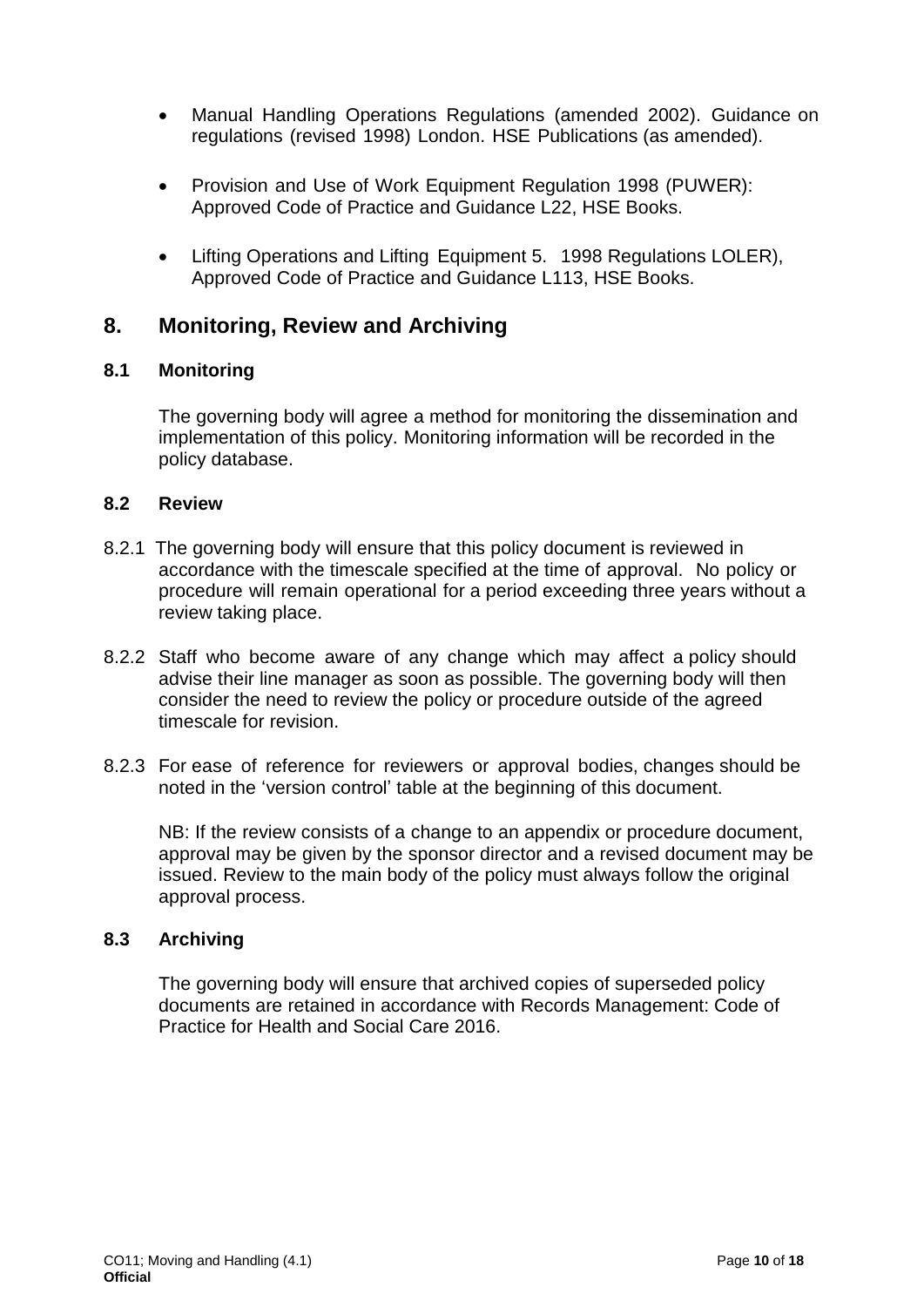# **9. Equality Impact Assessment**

# **Initial Screening Assessment (STEP 1)**

As a public body organisation we need to ensure that all our current and proposed strategies, policies, services and functions, have given proper consideration to equality, diversity and inclusion, do not aid barriers to access or generate discrimination against any protected groups under the Equality Act 2010 (Age, Disability, Gender Reassignment, Pregnancy and Maternity, Race, Religion/Belief, Sex, Sexual Orientation, Marriage and Civil Partnership).

This screening determines relevance for all new and revised strategies, policies, projects, service reviews and functions.

Completed at the earliest opportunity it will help to determine:

- The relevance of proposals and decisions to equality, diversity, cohesion and integration.
- Whether or not equality and diversity is being/has already been considered for due regard to the Equality Act 2010 and the Public Sector Equality Duty (PSED).
- Whether or not it is necessary to carry out a full Equality Impact Assessment.

### **Name(s) and role(s) of person completing this assessment:**

**Name:** Lee Crowe **Job Title:** Governance Manager **Organisation:** North of England CSU

**Title of the service/project or policy:** Moving and Handling policy

**Is this a; Strategy / Policy** ☒ **Service Review** ☐ **Project** ☐ **Other** Click here to enter text.

### **What are the aim(s) and objectives of the service, project or policy:**

The aim of the policy is to ensure CCG considers Health and Safety along with its other business objectives and to ensure that the CCG follows the details stipulated within H&S Regulations.

### **Who will the project/service /policy / decision impact?**

(Consider the actual and potential impact)

- Staff **⊠**
- **Service User / Patients** ☐
- **Other Public Sector Organisations**☐
- **Voluntary / Community groups / Trade Unions** ☐
- **Others, please specify** Click here to enter text.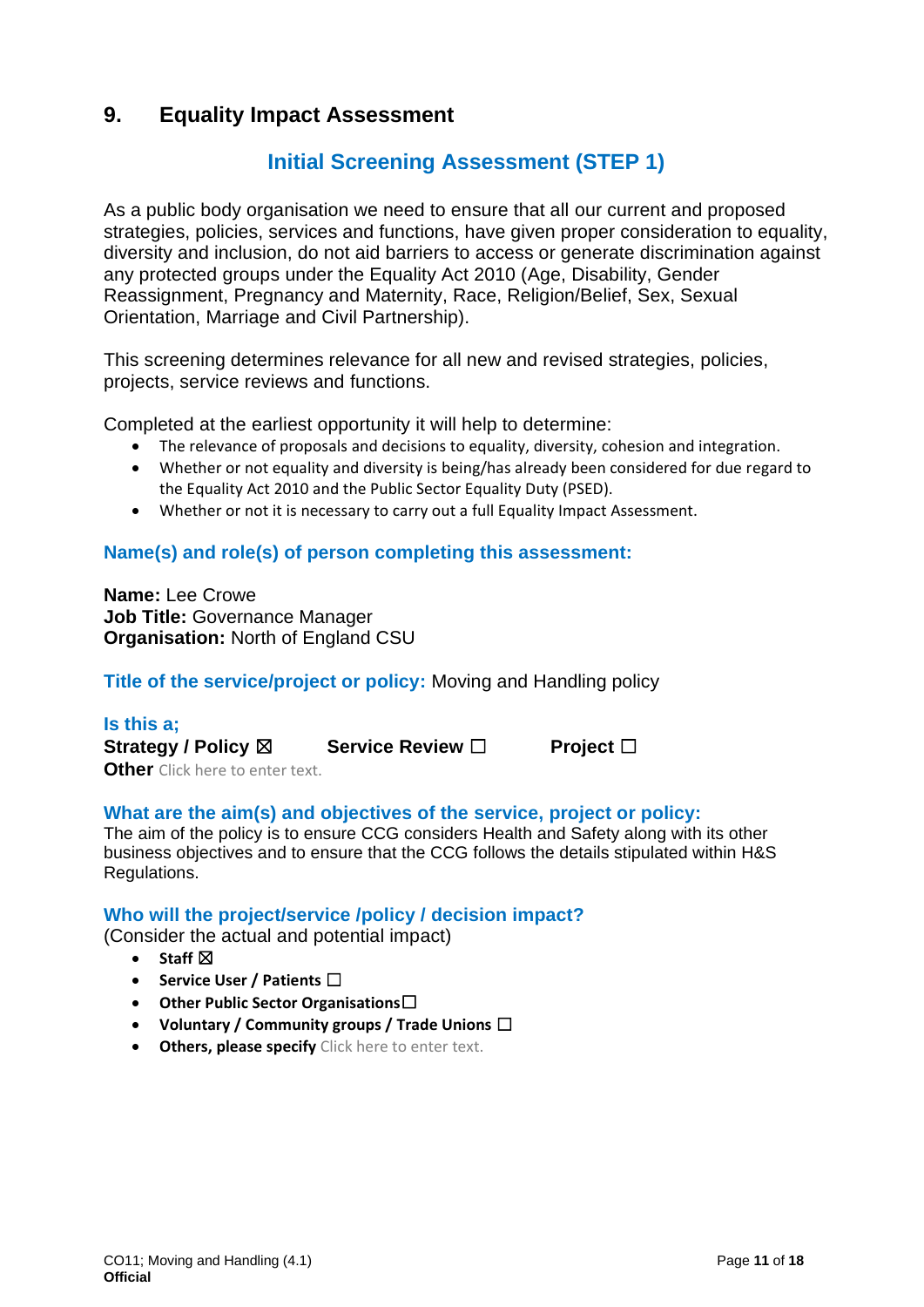| <b>Questions</b>                                                            | <b>Yes</b> | <b>No</b>   |
|-----------------------------------------------------------------------------|------------|-------------|
| Could there be an existing or potential negative impact on any of the       |            |             |
| protected characteristic groups?                                            |            |             |
| Has there been or likely to be any staff/patient/public concerns?           |            | ⊠           |
| Could this piece of work affect how our services, commissioning or          |            | ⊠           |
| procurement activities are organised, provided, located and by whom?        |            |             |
| Could this piece of work affect the workforce or employment practices?      |            | ⊠           |
| Does the piece of work involve or have a negative impact on:                |            | $\boxtimes$ |
| Eliminating unlawful discrimination, victimisation and harassment           |            |             |
| Advancing quality of opportunity                                            |            |             |
| Fostering good relations between protected and non-protected groups in<br>٠ |            |             |
| either the workforce or community                                           |            |             |

### **If you have answered no to the above and conclude that there will not be a detrimental impact on any equality group caused by the proposed policy/project/service change, please state how you have reached that conclusion below:**

The policy is a review of an existing policy and has received only minor updates. There is no fundamental change to the content therefore the previous EIA which concluded 'no impact' remains appropriate.

#### **If you have answered yes to any of the above, please now complete the 'STEP 2 Equality Impact Assessment' document**

| <b>Accessible Information Standard</b>                                                                                                                                                                                                                               | <b>Yes</b> | <b>No</b> |
|----------------------------------------------------------------------------------------------------------------------------------------------------------------------------------------------------------------------------------------------------------------------|------------|-----------|
| Please acknowledge you have considered the requirements of the<br>Accessible Information Standard when communicating with staff and<br>patients.                                                                                                                     |            |           |
| https://www.england.nhs.uk/wp-content/uploads/2017/10/accessible-info-<br>standard-overview-2017-18.pdf                                                                                                                                                              |            |           |
| Please provide the following caveat at the start of any written documentation:<br>"If you require this document in an alternative format such as easy read, large<br>text, braille or an alternative language please contact (ENTER CONTACT<br><b>DETAILS HERE)"</b> |            |           |
| If any of the above have not been implemented, please state the reason:                                                                                                                                                                                              |            |           |

Click here to enter text.

# **Governance, ownership and approval**

| Please state here who has approved the actions and outcomes of the screening |                    |               |  |  |  |
|------------------------------------------------------------------------------|--------------------|---------------|--|--|--|
| Job title<br><b>Name</b><br><b>Date</b>                                      |                    |               |  |  |  |
| Lee Crowe                                                                    | Governance Manager | December 2020 |  |  |  |

### **Publishing**

This screening document will act as evidence that due regard to the Equality Act 2010 and the Public Sector Equality Duty (PSED) has been given.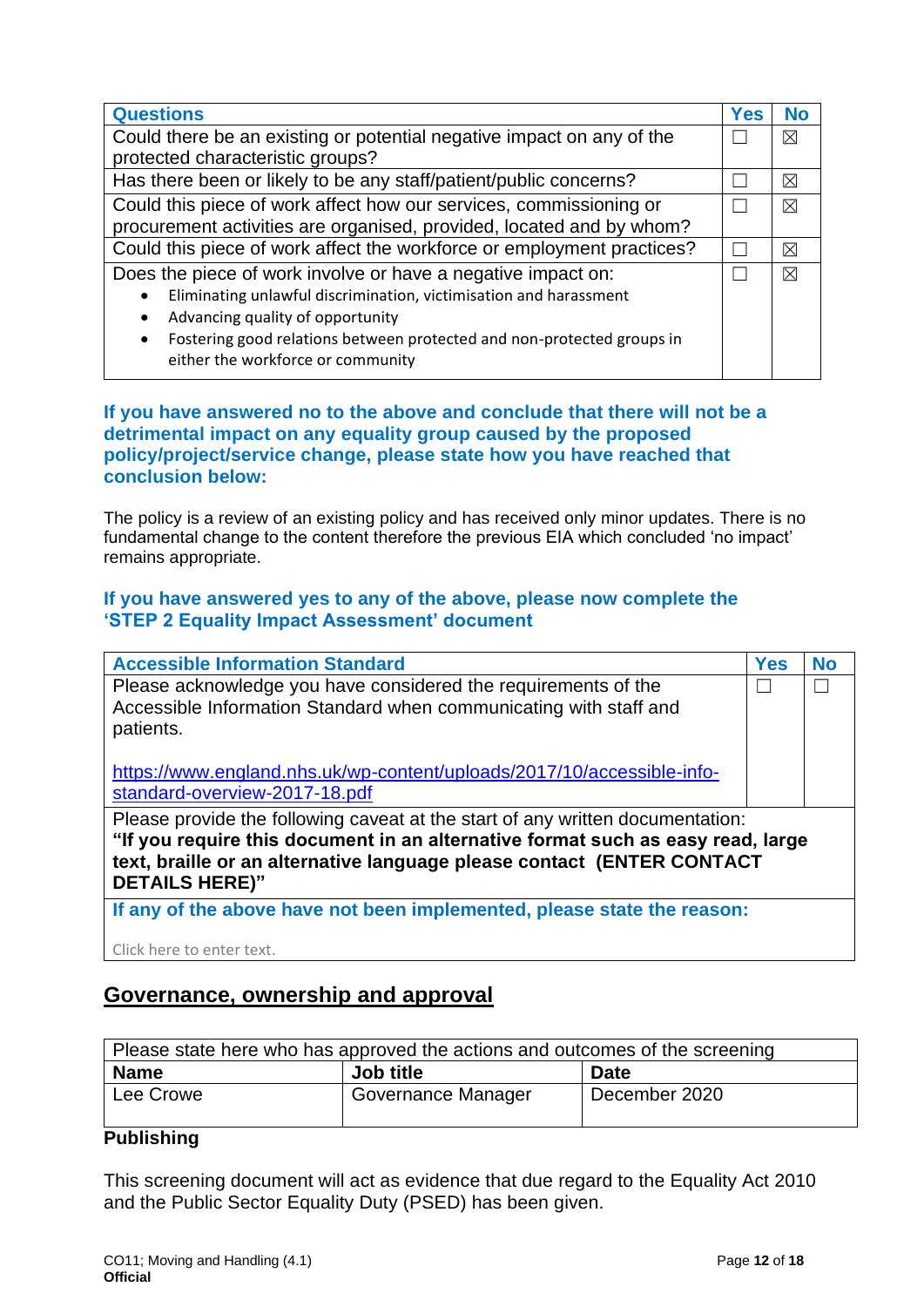# <span id="page-12-1"></span><span id="page-12-0"></span>**Further Guidance for Manual Handling Operations and the Safety of Equipment**

The Manual Handling Operations Regulations 1992 (as amended) stipulates a hierarchy of strategies with regard to handling:

**Avoid or eliminate** hazardous manual handling operations as far as is reasonably practicable; this may be done by redesigning the task to avoid moving the load or by automating or mechanising the process.

**Assess** a task where manual handling cannot be avoided, in a suitable and sufficient manner; and

**Reduce or control** the risk as far as is reasonably practicable – particular consideration should be given to the provision of mechanical assistance, but where this is not practicable other improvements to the task, the load, and the working environment should be explored.

**Inform, instruct and train** (to change behaviour) employees, supported by supervision.

**Review and re-assess** tasks following any changes to ensure other risks are not introduced.

Good manual handling risk assessment should include the:

- Task
- Individual
- Load
- Environment

#### **Individual Capability**

NB: There are no maximum weights that anyone can safely lift as everyone's capability is different. There is a wide range of physical capability amongst the working population.

#### **Lifting and Lowering**

To obtain maximum capability when carrying out a manual handling operation that involves lifting or lowering the object should be held at waist height and close into the body. If the object is held at arm's length, below the waist or above shoulder this will result in a significant reduction in capability to safely lift or lower loads.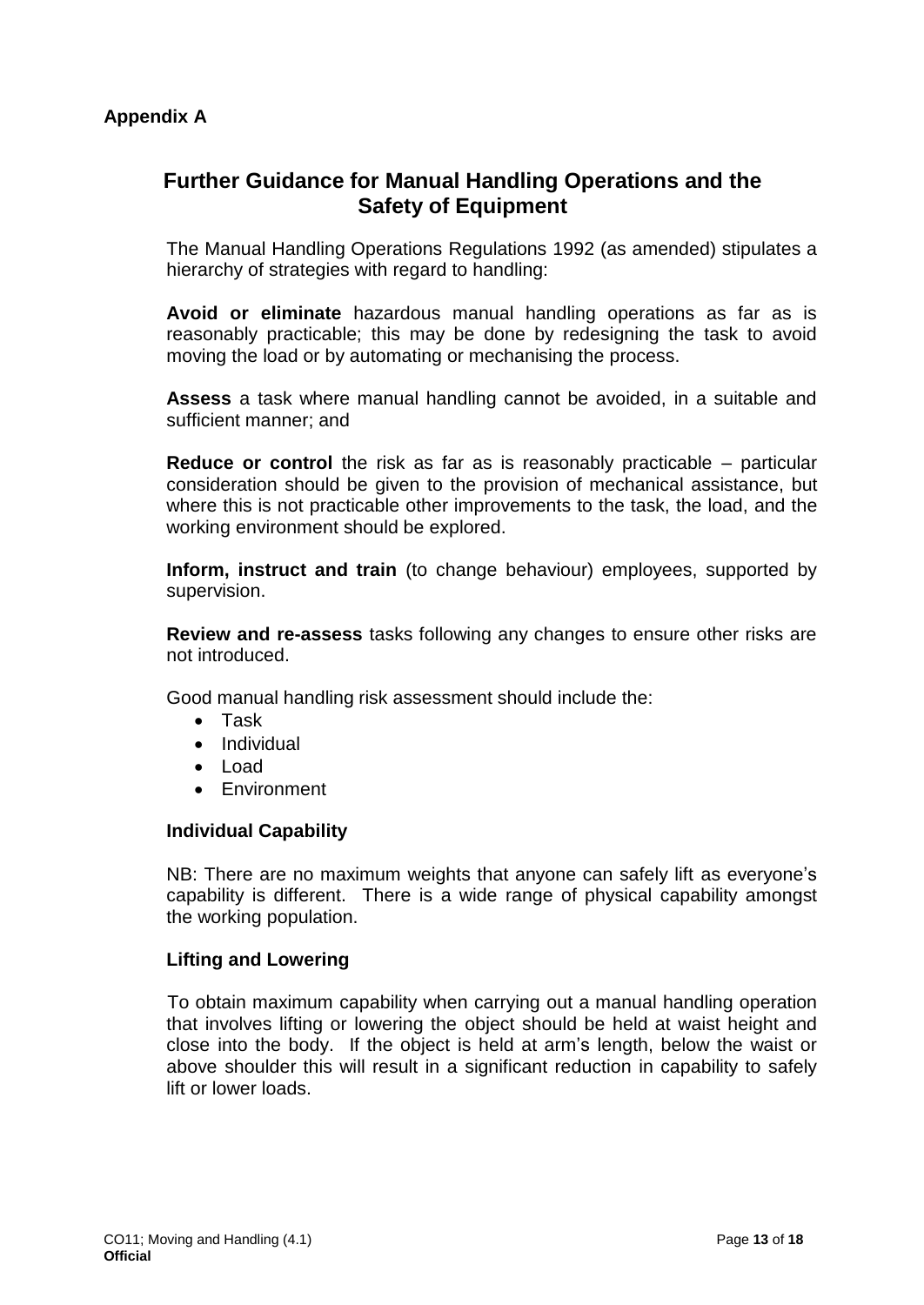### **Equipment**

It is accepted that in many cases the use of suitable handling equipment will greatly reduce the occurrence of skeletal or muscular injury. Manual handling problems can be exacerbated by inappropriate purchase of equipment, the lack of equipment, using the wrong equipment or inappropriate training in the use of the equipment.

### **Chairs**

All NHS equipment including chairs must conform to NHS Supplies requirements with regards to fire retardancy, construction and covering.

Advice on the suitability of manual handling equipment can be obtained from the Senior Governance Officer (Health and Safety) within North of England Commissioning Support Unit (NECS).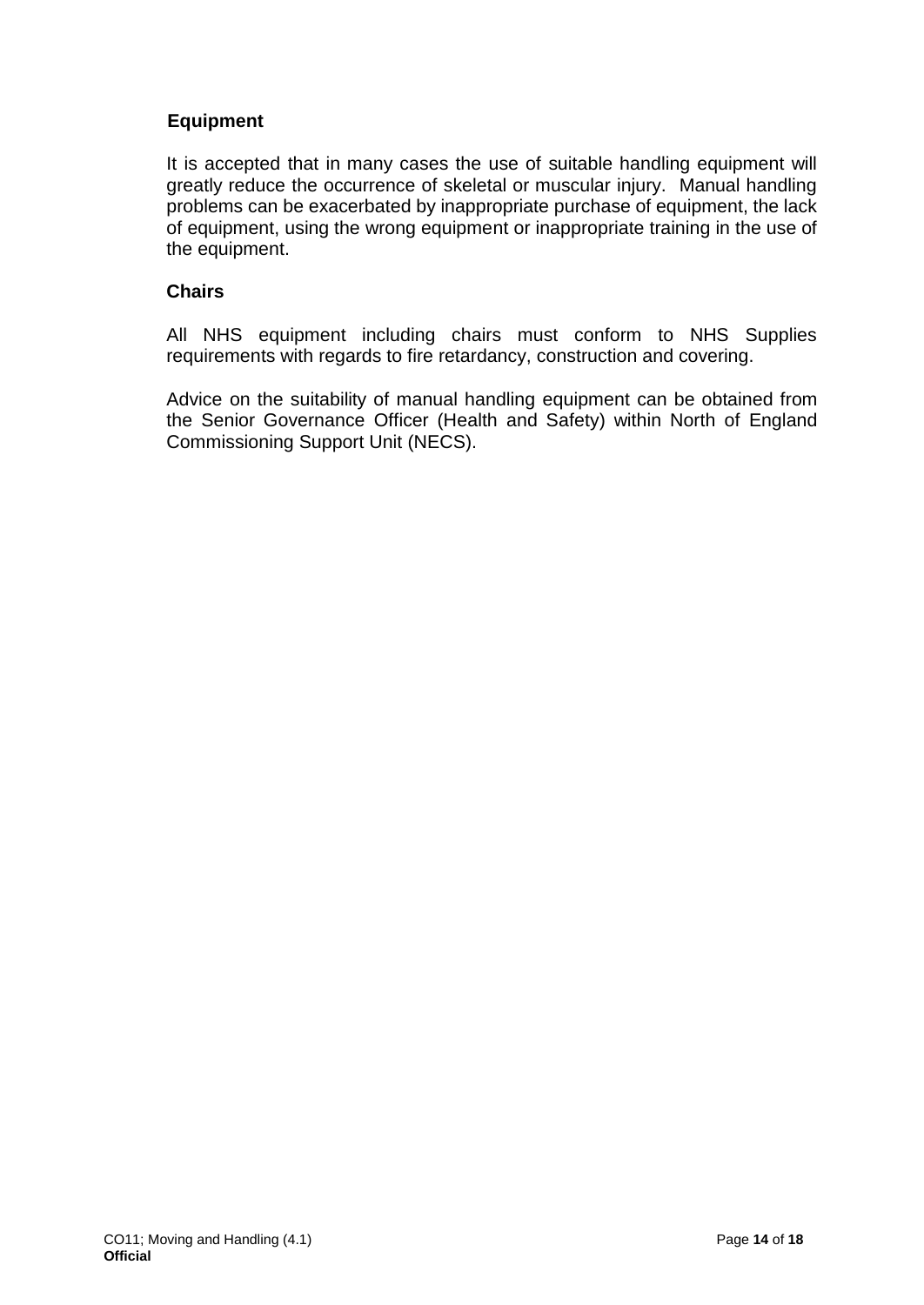# **Appendix B**

# **Manual Handling Risk Assessment**

<span id="page-14-0"></span>

| <b>Section A</b>                                                                                                                                                   |                                                                              |  |  |  |
|--------------------------------------------------------------------------------------------------------------------------------------------------------------------|------------------------------------------------------------------------------|--|--|--|
|                                                                                                                                                                    |                                                                              |  |  |  |
| Task description:                                                                                                                                                  |                                                                              |  |  |  |
|                                                                                                                                                                    |                                                                              |  |  |  |
| Operations covered by this assessment (detailed description):                                                                                                      | Control measures currently in use (e.g. deliveries brought to point of use): |  |  |  |
| Location(s):                                                                                                                                                       | Equipment currently in use (e.g. trolleys, barrows, etc)                     |  |  |  |
| Personnel Involved (numbers, staff, contractor etc)                                                                                                                |                                                                              |  |  |  |
| Re-assess the risk taking into consideration the control measures already in place                                                                                 |                                                                              |  |  |  |
| <b>Likelihood of incident:</b> Rare $\Box(1)$ Unlikely $\Box(2)$ Possible $\Box(3)$ Likely $\Box(4)$ Certain $\Box(5)$                                             |                                                                              |  |  |  |
| <b>Consequence of incident:</b> Negligible $\Box(1)$ Minor $\Box(2)$ Moderate $\Box(3)$ Major $\Box(4)$ Catastrophic $\Box(5)$                                     |                                                                              |  |  |  |
| The numbers in the brackets are the risk score. Multiply the likelihood X consequence to achieve the risk score. Risk score $\Box$                                 |                                                                              |  |  |  |
| If the risk Score is 8 or over/ consequence is 4 or 5 go to section B. If the Score is less than 8 go to section C. Sign the assessment at<br>the end of section B |                                                                              |  |  |  |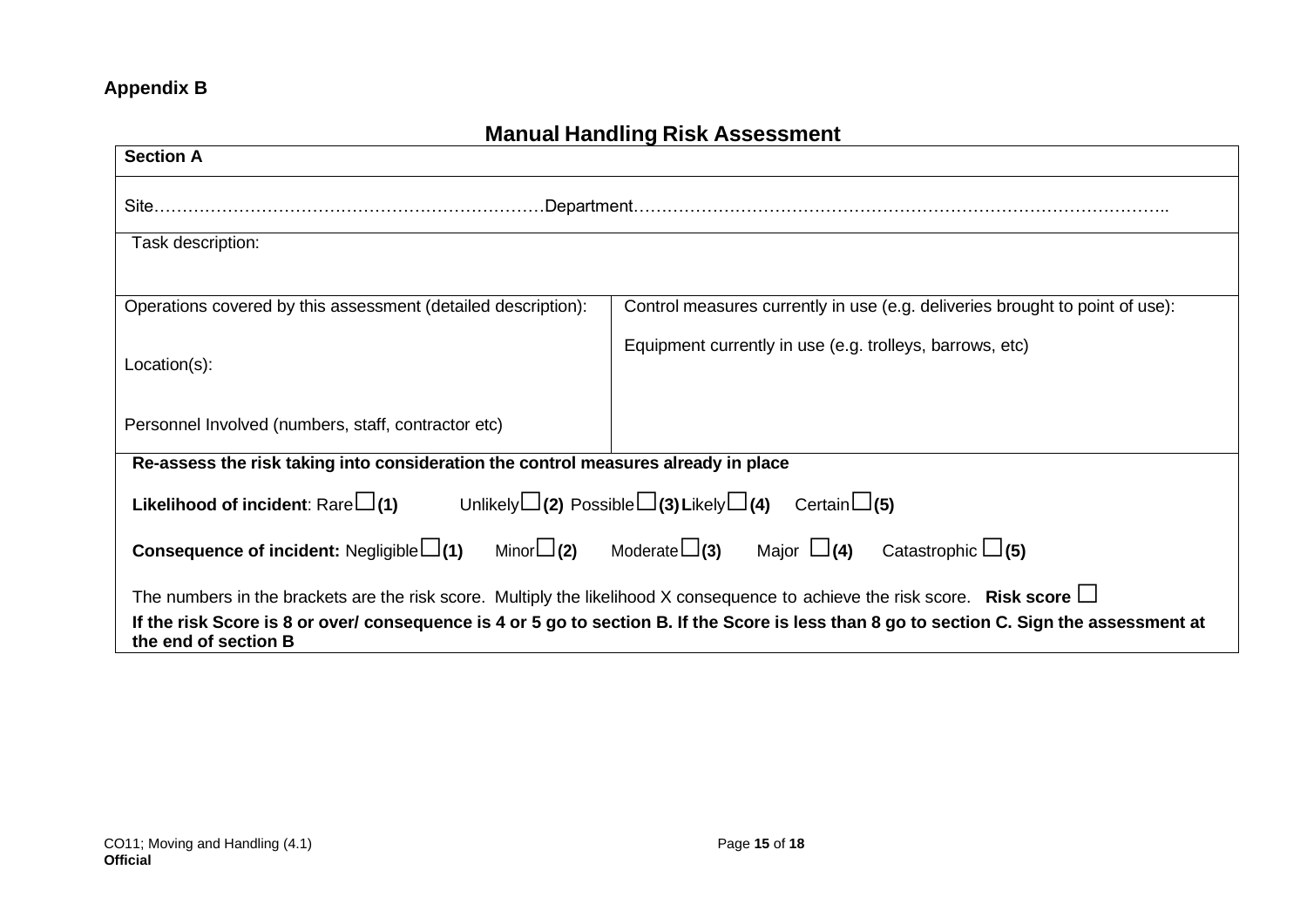| Section B - More detailed assessment, where necessary                                                                                                                                                                                                                                                                                                                                                    |                                           |              |                 |                                                                                                                        |                                                                                                                                               |
|----------------------------------------------------------------------------------------------------------------------------------------------------------------------------------------------------------------------------------------------------------------------------------------------------------------------------------------------------------------------------------------------------------|-------------------------------------------|--------------|-----------------|------------------------------------------------------------------------------------------------------------------------|-----------------------------------------------------------------------------------------------------------------------------------------------|
| Questions to consider:                                                                                                                                                                                                                                                                                                                                                                                   | If yes, tick appropriate<br>level of risk |              |                 | Problem occurring from the task<br>(Make rough notes in this column in<br>preparation for the possible remedial action | Possible remedial action (Possible changes to be<br>made to system/task, load, workplace/space,<br>environment. Communication that is needed) |
|                                                                                                                                                                                                                                                                                                                                                                                                          | Low                                       | Med          | High            | taken)                                                                                                                 |                                                                                                                                               |
| The tasks - do they involve:<br>Holding loads away from trunk?<br>Twisting?<br>Stooping?<br>Reaching upwards?<br>Large vertical movement?<br>$\bullet$<br>Long carrying distances?<br>$\bullet$<br>Strenuous pushing or pulling?<br>$\bullet$<br>Unpredictable movement of loads?<br>$\bullet$<br>Repetitive handling?<br>$\bullet$<br>Insufficient rest or recovery?<br>A work rate imposed by process? | 00000000000<br>ŏ                          | 00000000000  | 00000000000     |                                                                                                                        |                                                                                                                                               |
| The loads - are they:<br>Heavy?<br>Bulky/unwieldy?<br>Difficult to grasp?<br>Unstable/unpredictable?<br>Intrinsically harmful (e.g. sharp/hot)?                                                                                                                                                                                                                                                          | 1000<br>1000                              | <b>HOODE</b> | 1000<br>1000    |                                                                                                                        |                                                                                                                                               |
| The working environment - are there:<br>Constraints on posture?<br>$\bullet$<br>Poor floors?<br>Variations in levels?<br>$\bullet$<br>Hot/cold/humid conditions?<br>Strong air movements?<br>$\bullet$<br>Poor lighting conditions?<br>Restricted access and egress?                                                                                                                                     | <b>Proper</b>                             | 100000       | <b>Property</b> |                                                                                                                        |                                                                                                                                               |
| Individual capability - does the job:<br>Require unusual capability?<br>Hazard those with health problem?<br>Hazard those who are pregnant?<br>Call for special information/training?<br>$\bullet$                                                                                                                                                                                                       | 님<br>금                                    | u<br>H       | H<br>H          |                                                                                                                        |                                                                                                                                               |
| Other factors:<br>Is movement or posture hindered by clothing or<br>personal protective equipment?                                                                                                                                                                                                                                                                                                       |                                           | Yes □ No     |                 |                                                                                                                        |                                                                                                                                               |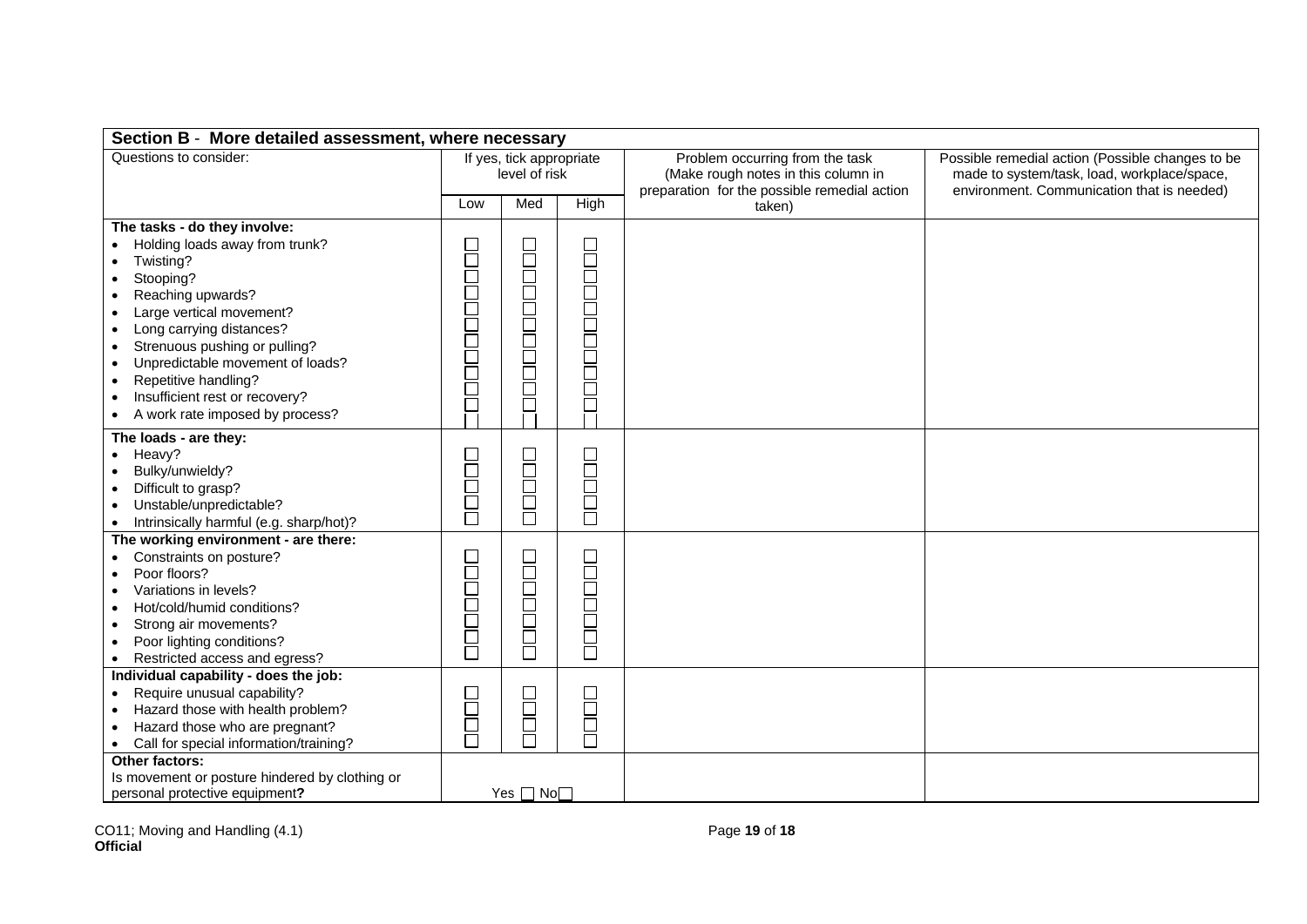| Section C - Remedial action to be taken                                                                  |                                                 |                               |                  |
|----------------------------------------------------------------------------------------------------------|-------------------------------------------------|-------------------------------|------------------|
| Remedial steps that should be taken, in order of priority:                                               | Person responsible for<br>implementing controls | Target implementation<br>date | Completed<br>Y/N |
| $\mathbf{1}$                                                                                             |                                                 |                               |                  |
|                                                                                                          |                                                 |                               |                  |
| $\overline{2}$                                                                                           |                                                 |                               |                  |
|                                                                                                          |                                                 |                               |                  |
|                                                                                                          |                                                 |                               |                  |
| $\overline{3}$                                                                                           |                                                 |                               |                  |
|                                                                                                          |                                                 |                               |                  |
|                                                                                                          |                                                 |                               |                  |
| 4                                                                                                        |                                                 |                               |                  |
|                                                                                                          |                                                 |                               |                  |
| $\overline{5}$                                                                                           |                                                 |                               |                  |
|                                                                                                          |                                                 |                               |                  |
|                                                                                                          |                                                 |                               |                  |
| Date by which actions should be completed:                                                               |                                                 |                               |                  |
| Risk score following remedial action taken:                                                              |                                                 |                               |                  |
| Assessors Name:                                                                                          |                                                 |                               |                  |
| Date of 2 <sup>nd</sup> review:<br>Date of 3 <sup>rd</sup> review:<br>Date for 1st review of assessment: |                                                 |                               |                  |